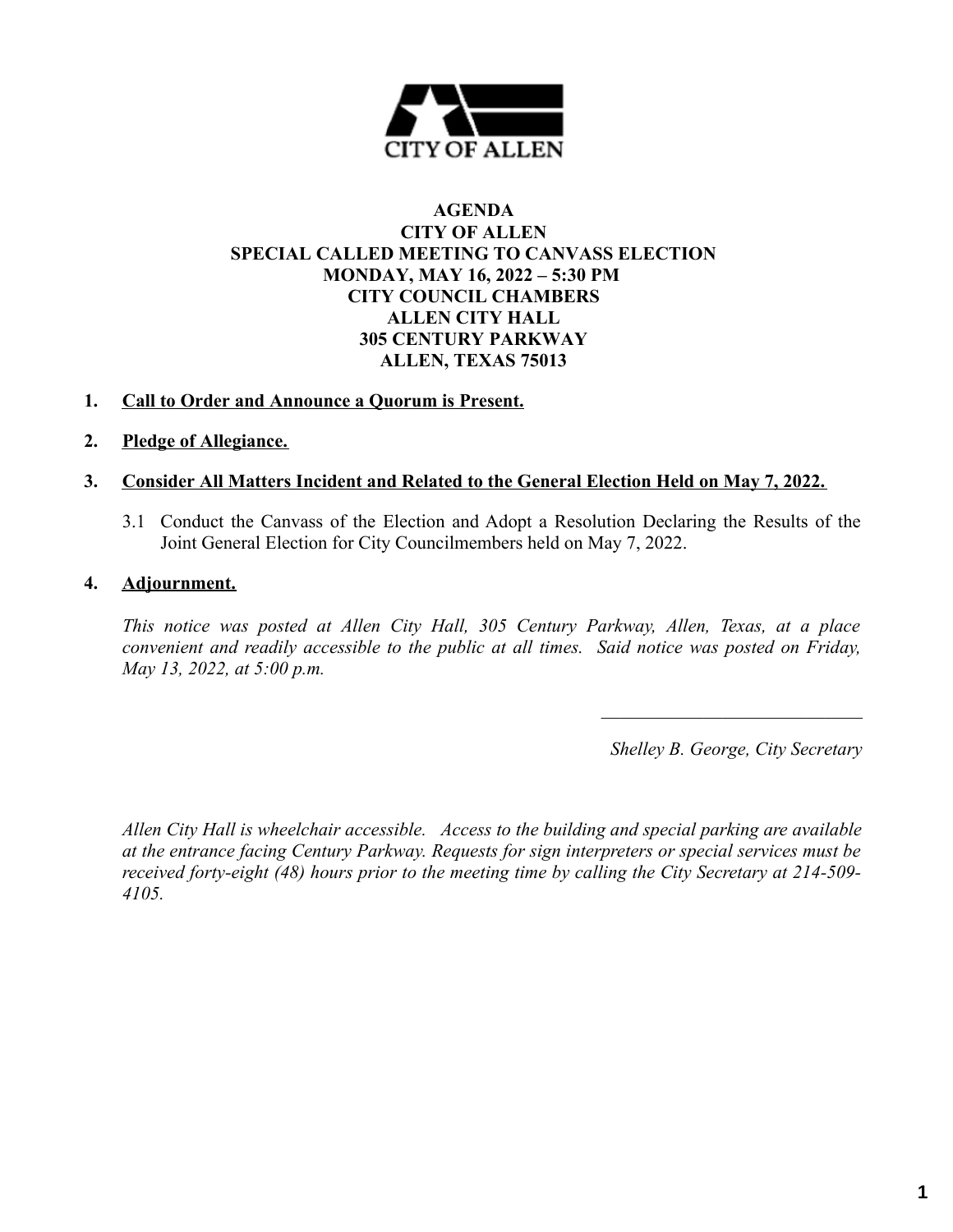## **CITY COUNCIL AGENDA COMMUNICATION**

## **AGENDA DATE:** May 16, 2022

**AGENDA CAPTION:** Conduct the Canvass of the Election and Adopt a Resolution Declaring the Results of the Joint General Election for City Councilmembers held on May 7, 2022.

**STAFF RESOURCE:** Shelley B. George, City Secretary

**STRATEGIC PLANNING GOAL:** Financially Sound and Transparent City Government.

## **BACKGROUND**

Section 7.08 of the Allen City Charter states:

"Returns of all municipal elections, both general and special, shall be made in accordance with the Texas Election Code, at which time the council shall canvass the votes, declare the results of such election, with notification of election to the candidate elected."

and Section 67.003 of the Texas Election Code states:

"Each local canvassing authority shall convene to conduct the local canvass at the time set by the canvassing authority's presiding officer not earlier than the eighth day or later than the 11th day after Election Day."

The Early Voting Ballot Board will reconvene on Monday, May 16th to count returned military overseas ballots (FPCA - Federal Post Card Application) and provisional ballots at which time the Election Administrator will issue the final vote tallies to be canvassed by the Allen City Council at this meeting.

#### **STAFF RECOMMENDATION**

Staff recommends that the City Council conduct the canvass and consider the proposed Resolution declaring the results of the May 7, 2022, Joint General Election in accordance with State Law and the Allen City Charter.

## **MOTION**

*I make a motion to adopt Resolution No. \_\_\_\_\_\_ declaring the results of the May 7, 2022, Joint General Election.*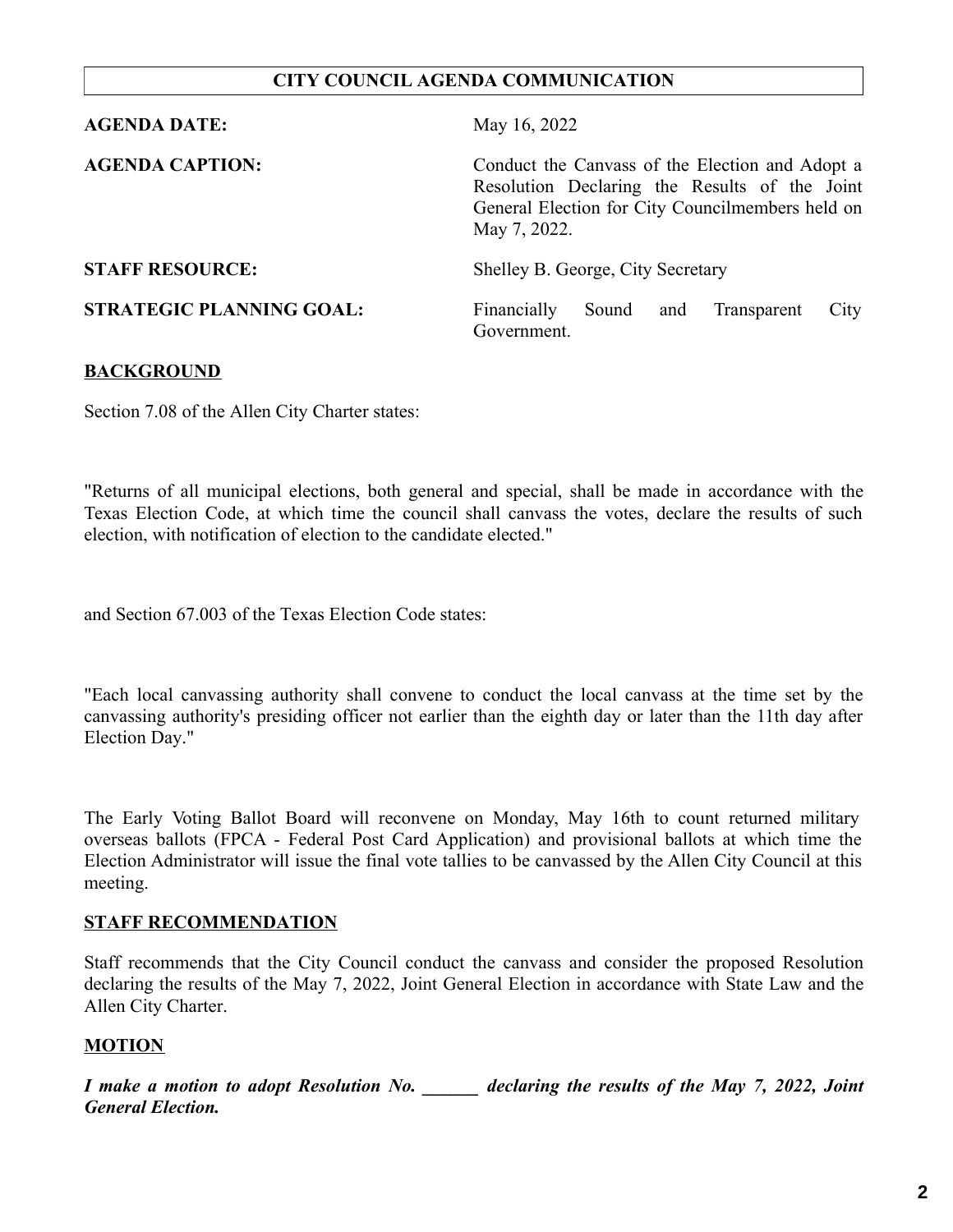# **ATTACHMENT(S)**

[Resolution](https://legistarweb-production.s3.amazonaws.com/uploads/attachment/pdf/1380322/051622r_Canvass_general.pdf)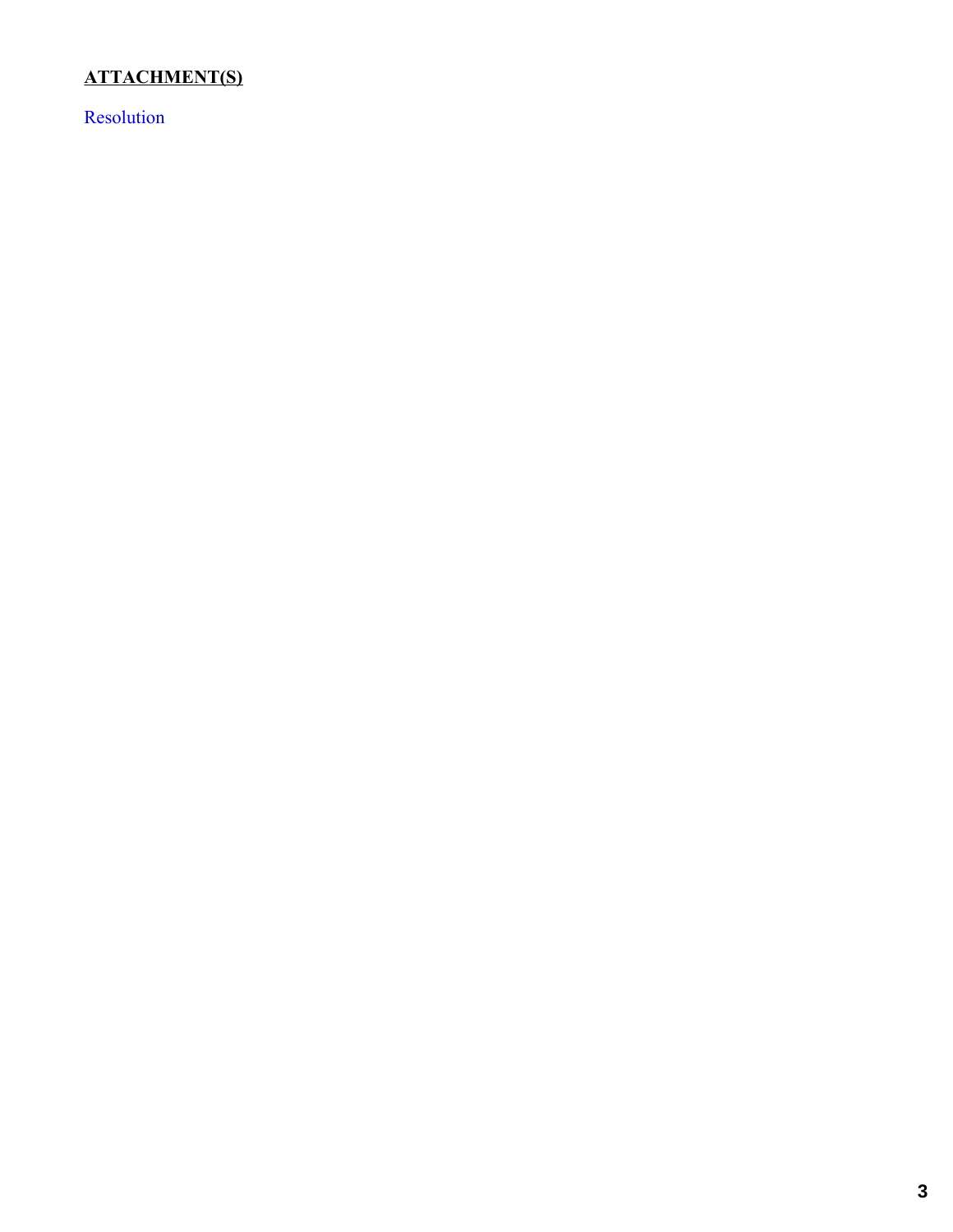#### **RESOLUTION NO.**

## **A RESOLUTION OF THE CITY COUNCIL OF THE CITY OF ALLEN, COLLIN COUNTY, TEXAS, DECLARING THE RESULTS OF THE JOINT GENERAL ELECTION OF THE CITY OF ALLEN HELD MAY 7, 2022, FOR THE PURPOSE OF ELECTING THE CITY COUNCILMEMBERS FOR PLACE NOS. 4 AND 6; AND PROVIDING AN EFFECTIVE DATE.**

**WHEREAS**, it is hereby found and determined that notice of the election was duly given in the form, manner and time required by law, and said election was in all respects legally held and conducted in accordance with applicable laws of the State of Texas and the proceedings calling and governing the holding of such election; and,

| applicable laws of the state of Texas and the proceedings cannig and governing the holding of such election,<br>and,                                                                                                                                                                                                                                                                                                                                                                                                              |                                             |                                     |                                               |                                                  |                                             |
|-----------------------------------------------------------------------------------------------------------------------------------------------------------------------------------------------------------------------------------------------------------------------------------------------------------------------------------------------------------------------------------------------------------------------------------------------------------------------------------------------------------------------------------|---------------------------------------------|-------------------------------------|-----------------------------------------------|--------------------------------------------------|---------------------------------------------|
| <b>WHEREAS</b> , it is imperative to consider the returns of the election held on May 7, 2022, for the purpose of<br>electing the hereinafter named officials; and,                                                                                                                                                                                                                                                                                                                                                               |                                             |                                     |                                               |                                                  |                                             |
| WHEREAS, the returns of said election have been duly and legally made and submitted to the City Council<br>for canvassing, and a tabulation of the returns for the polling place and for early voting, as canvassed and<br>tabulated by this governing body as follows:                                                                                                                                                                                                                                                           |                                             |                                     |                                               |                                                  |                                             |
|                                                                                                                                                                                                                                                                                                                                                                                                                                                                                                                                   | <b>EARLY</b><br><b>VOTES</b><br><b>CAST</b> | <b>BALLOTS</b><br>BY<br><b>MAIL</b> | <b>REGULAR</b><br><b>VOTES</b><br><b>CAST</b> | <b>PROVIS-</b><br><b>IONAL</b><br><b>BALLOTS</b> | <b>TOTAL</b><br><b>VOTES</b><br><b>CAST</b> |
| <b>COUNCILMEMBER PLACE NO. 4</b>                                                                                                                                                                                                                                                                                                                                                                                                                                                                                                  |                                             |                                     |                                               |                                                  |                                             |
| <b>CHRIS SCHULMEISTER</b>                                                                                                                                                                                                                                                                                                                                                                                                                                                                                                         | 3,459                                       | 356                                 | 1,529                                         |                                                  | 5,344                                       |
| <b>NATHAN POLSKY</b>                                                                                                                                                                                                                                                                                                                                                                                                                                                                                                              | 1,177                                       | 77                                  | 552                                           |                                                  | 1,806                                       |
| <b>COUNCILMEMBER PLACE NO. 6</b>                                                                                                                                                                                                                                                                                                                                                                                                                                                                                                  |                                             |                                     |                                               |                                                  |                                             |
| <b>SRINI RAGHAVAN</b>                                                                                                                                                                                                                                                                                                                                                                                                                                                                                                             | 2,237                                       | 151                                 | 1,064                                         |                                                  | 3,452                                       |
| <b>BEN TRAHAN</b>                                                                                                                                                                                                                                                                                                                                                                                                                                                                                                                 | 2,625                                       | 283                                 | 1,182                                         |                                                  | 4,090                                       |
| NOW, THEREFORE, BE IT RESOLVED BY THE CITY COUNCIL OF THE CITY OF ALLEN,<br><b>COLLIN COUNTY, TEXAS, THAT:</b>                                                                                                                                                                                                                                                                                                                                                                                                                    |                                             |                                     |                                               |                                                  |                                             |
| SECTION 1. Said election was duly called, that notice of said election was given in accordance with law,<br>that said election was held in accordance with law, and that Chris Schulmeister was duly elected<br>Councilmember Place No. 4, and that Ben Trahan was duly elected Councilmember Place No. 6. Above named<br>parties are hereby declared duly elected Councilmember for Place No. 4 and Councilmember for Place No. 6,<br>subject to the taking of the oath-of-office as provided by the laws of the State of Texas. |                                             |                                     |                                               |                                                  |                                             |

#### **NOW, THEREFORE, BE IT RESOLVED BY THE CITY COUNCIL OF THE CITY OF ALLEN, COLLIN COUNTY, TEXAS, THAT:**

**SECTION 2.** It is further found and determined that in accordance with the order of this governing body, the City Secretary posted written notice of the date, place and subject of this meeting on the bulletin board located in the City Hall, a place convenient and readily accessible to the general public, and said notice having been so posted and remaining posted continuously for at least 72 hours preceding the scheduled time of said meeting.

**SECTION 3.** This resolution shall become effective immediately from and after its passage.

#### **DULY PASSED AND APPROVED BY THE CITY COUNCIL OF THE CITY OF ALLEN, COLLIN COUNTY, TEXAS, ON THIS THE 16TH DAY OF MAY 2022.**